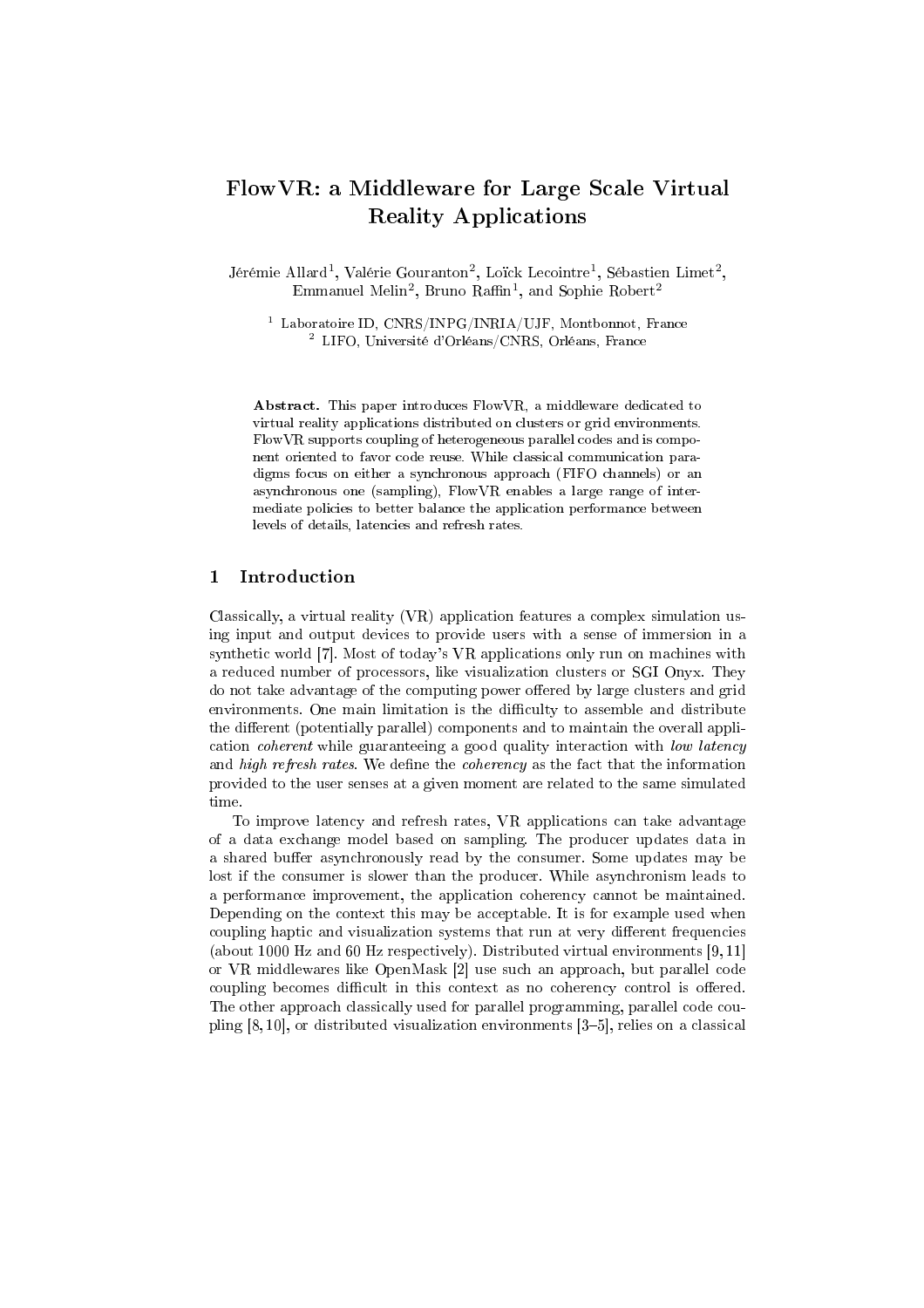FIFO synchronization semantics. It ensures proper application coherency, but it is difficult to efficiently implement a sampling approach.

In this paper, we propose a programming model that eases the implementation of a large range of synchronization policies, from FIFO to sampling. We present FlowVR [1], a middleware dedicated to VR and supporting coupling of heterogeneous parallel codes to build large scale applications. FlowVR reuses and extends the data flow paradigm commonly used for scientific visualization environments [3, 4]. A VR application is seen as a set of possibly distributed modules exchanging data. Each module endlessly iterates, consuming and producing data. From the FlowVR point of view, modules are not aware of the existence of other modules, the FlowVR engine taking care of moving data between producers and consumers. This leads to a simple application programming interface (API) that eases turning an existing code into a FlowVR module (or several modules in case of a parallel code). For data exchange between modules, FlowVR defines an abstract network featuring from simple routing operations to complex message handling operations. Each message is associated with a *list* of stamps, a lightweight data used to route or filter messages. This list can also be routed separately from its message to special network nodes in charge of synchronization policies. Besides predened FlowVR stamps, others, like a time or a 3D bounding box for instance, may be added to extend the network routing, filtering or synchronization abilities. The FlowVR network enables to build complex collective communications, a desirable feature for efficient parallel code coupling. It is also possible to go beyond the classical synchronization barrier, designing synchronizations waiting for the resolution of complex constraints based on stamps (a data semantically richer than a signal). Different FlowVR networks can be designed without modification of the module codes.

## 2 The FlowVR Application Model

In this section we introduce the FlowVR application model.

## 2.1 Running Example

All along this paper, we use a simple yet important example, an interactive VR application where the user can perturbate a fluid flow simulation with its hand. We distinguish three parts :

- A tracker that gives the user's hand position.
- $-$  A physical fluid simulation parallelized with MPI. The simulation is based on a  $2D$  grid split in blocks amongst the different MPI processes. MPI communications take place at each iteration to exchange the values of the grid borders between neighbors. Each process should also receive the hand position, which acts as an obstacle for the fluid flow.
- A multi-projector visualization environment. Each projector, driven by its own PC, displays a tile of the entire scene. The distribution paradigm adopted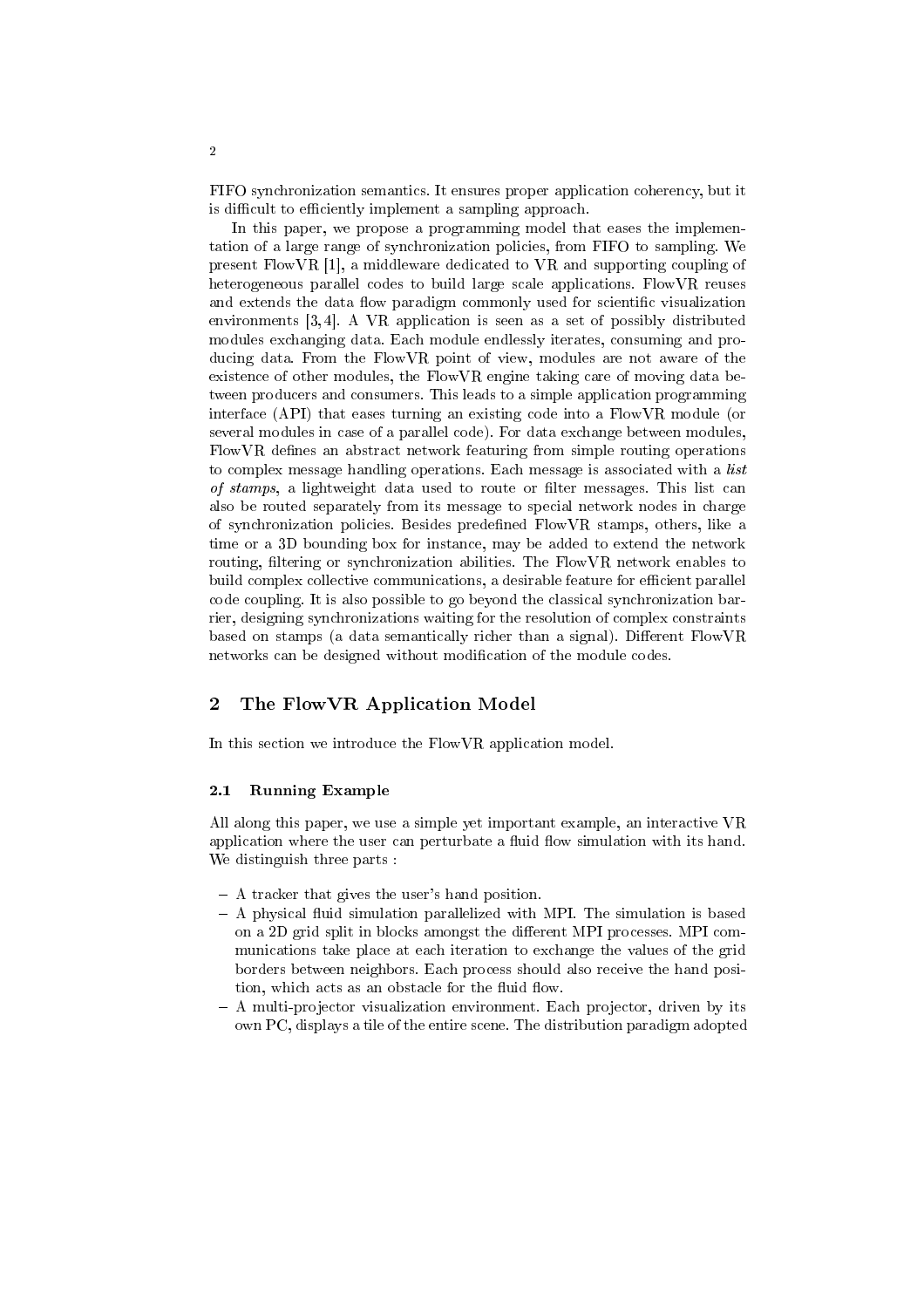initialization while not stop wait() get(position) computations put(grid)



Fig. 1. The algorithm of the simulation module.

Fig. 2. Interactive fluid simulation with  $3$ modules.

is simple: all PCs run a copy of the visualization application, each one expecting the coordinates of the hand position and a density grid at each iteration. To ensure a strong coherency of the displayed images, these copies must receive the same input data at each iteration. Next, each copy computes its tile of the global image based on its own viewing frustum (viewing angle). All PCs must then display the new image synchronously, either using a hardware swaplock or a software barrier.

These codes can run independently at very different frequencies. The tracker is certainly the fastest one and the fluid simulation the slowest one. A samplingbased data exchange model will let the codes run independently at their highest frequency, but it may lead to incoherences. For instance, in a given image, the displayed hand position may not correspond to the one used to compute the displayed simulation state. On the opposite, a FIFO communication model will ensure the overall application coherency, but at the price of a lower performance. All codes will run at the same frequency, synchronized on the slowest one. The tracker will produce a new data as soon as room is available in the output channel buffer. The latency will increase by the time such data stay unused in this buffer. the time required by the fluid simulation to consume all data previously stored in this buffer. FlowVR has been designed to let the user specify these different policies and other *intermediate* solutions, without requiring any modification of the codes.

#### 2.2 Modules

We first introduce the API used to program FlowVR modules. This API is kept as simple as possible to limit the effort required to convert an existing code into a FlowVR module. For that purpose we explicitly took advantage of the interactive nature of VR applications. A FlowVR module is a computation loop periodically reading input data and producing new results. To improve code reuse, a module cannot directly address another module. This way there is no explicit dependency between modules. Their only knowledge of the FlowVR environment is a list of input and output ports. The module API is based on three main methods:

 $-$  The *wait* defines the transition to a new iteration. It is a blocking call that ensures each connected input port holds a new message. Input ports not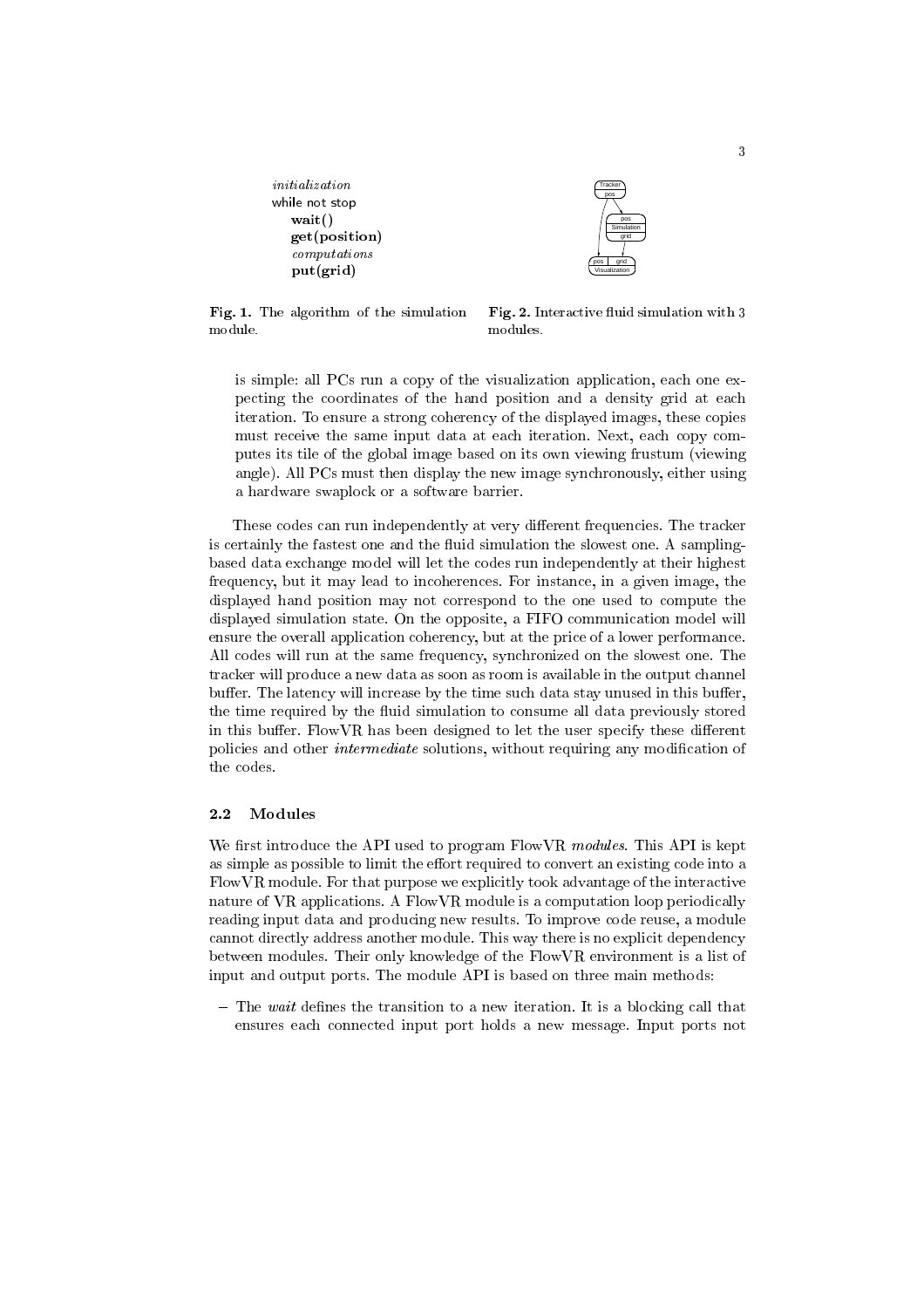connected to any other port will never receive any message. They are deactivated.

- $-$  The *get* function enables a module to retrieve the message available on a port.
- $-$  The *put* function enables a module to write a message on an output port. Only one new message can be written per port and iteration. Each output message is automatically stamped by FlowVR with the current iteration number.

In our example, we would define:

- One module for the tracker with one output port (a position data).
- $-$  Each MPI process of the fluid simulation will define a module with one input (a position data) and one output (its block of the fluid density grid) (Fig. 1). To be able to distinguish the different blocks, each process stamps its output messages with the coordinates of its block.
- One module for each visualization process, with two input ports each, one to retrieve the tracker position and the other one to retrieve the whole density grid.

Each module has two additional predefined ports. The *input activation port* is used to lock the module to an external event (fixed frequency trigger for the tracker for instance). The *output activation port* is used to signal other components that the module has started a new iteration (see section 2.5).

#### 2.3 Connections

Once modules are defined, they are assembled connecting their input and output ports. The simplest primitive used to build a FlowVR network is a connection. A connection is a typed FIFO channel with one source and one destination. Messages in a connection are numbered. Each message is stamped with this number and the source id.

Let us consider our example. We can build a simple first application with one tracker module, one fluid simulation module and one visualization module (Fig. 2). We add one connection from the tracker to the visualization, another one from the tracker to the simulation and a last one from the simulation to the visualization. This simple application implements a classical communication scheme using FIFO channels. The FIFO connections ensure a strong coherency. At each iteration the visualization module will always retrieve a tracker position and a density grid corresponding to the same simulated time. Therefore the resulting application will be synchronized on the slowest module, presumably the fluid simulation. If the tracker module is faster than the simulation module, there will be a significant lag between between user interactions and their effects on the virtual world. Also notice that adding the connections does not require to modify the code of the modules.

However, having only point to point FIFO connections, it is difficult to loosen the synchronizations imposed by the FIFO model or to express collective communications.

4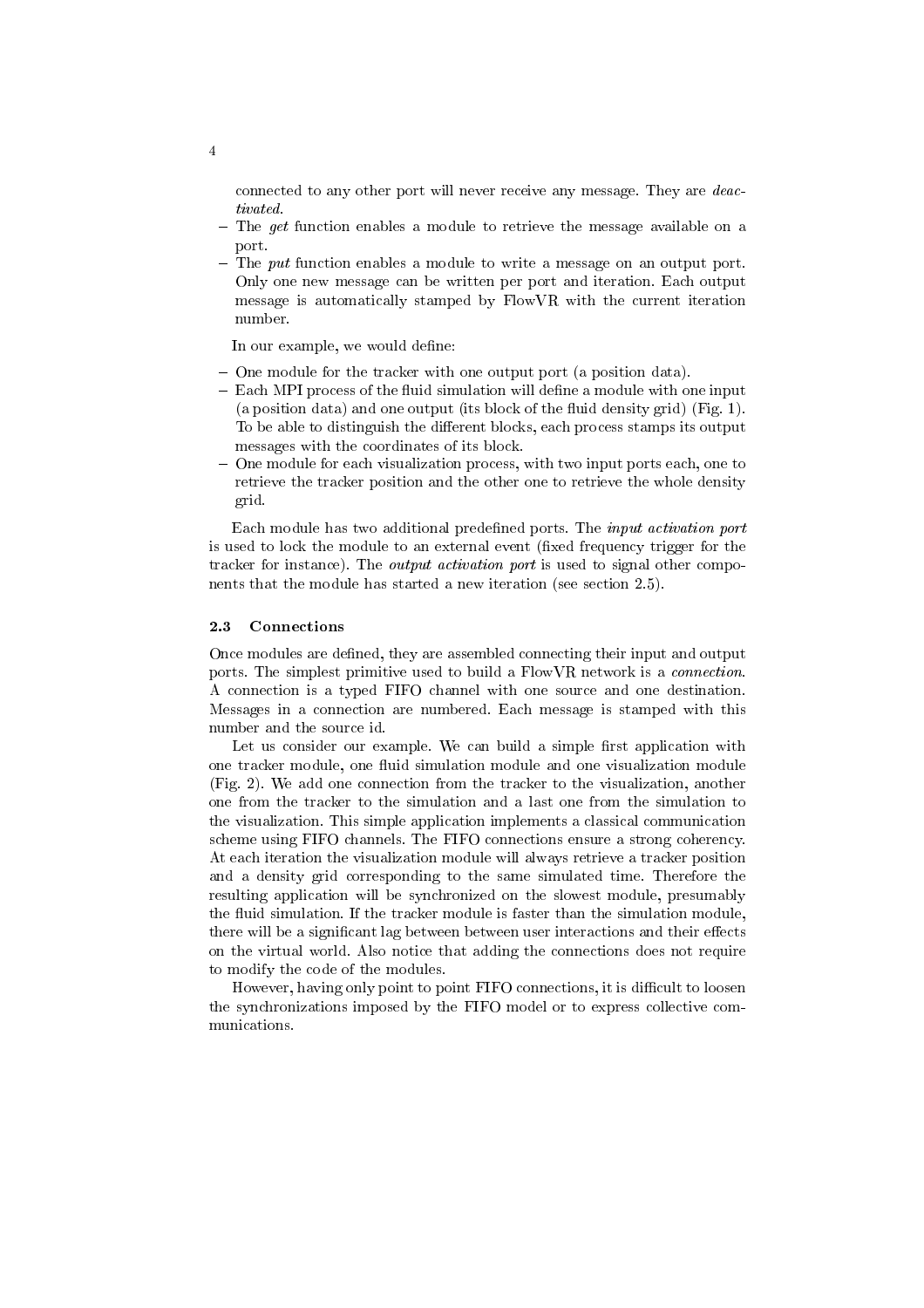#### 2.4 Filters

To extend the capabilities of the FlowVR network we introduce a new component, called *filter*.

A filter has typed input and output ports and can perform complex operations on messages. Filters have all the freedom to discard, combine or even generate messages. They are not restricted to receive only one message per port and per iteration like modules. They have free access to incoming buffers. Filters usually handle messages based on the associated lists of stamps. For instance, a filter can discard all incoming messages, which 3D bounding box falls outside of a given volume. Amongst filters, we distinguish the *routing nodes* as the filters that only forward all incoming messages on one or several outputs.

Let extend our example by now using four modules for the simulation and two modules for the visualization (Fig. 3(a)). The tracker messages must be broadcasted to these modules. For that purpose we introduce in our network several routing nodes. To broadcast the data to modules we choose to implement a binary-tree broadcast. The data exchange between simulation and visualization is more complex as we have to ensure that all visualization modules receive the whole density grid while each simulation module sends only one fourth of it. For that purpose we use a filter that combines two blocks of density grids into a larger one. This example implements a network with non trivial collective communications. A strong coherency is still ensured as the filter we use here does not suppress or generate new data (FIFO network).

#### 2.5 Synchronizers

We distinguish a special class of filters, called *synchronizers*, used to implement the resolution of non local constraints. A synchronizer works on stamps. Therefore all incoming and outgoing connections only carry message stamps. Generally a synchronizer activity is triggered by incoming stamps on some selected ports. As synchronizers do not receive the data part of the messages, their output ports are generally connected to filters. These filters typically have 2 input ports, one receiving full messages (the data and its list of stamps) from a module or a filter, and the other one receiving only stamps from a synchronizer. The filter processes the incoming full messages according to incoming stamps. For instance, such a filter can forward to its output only the full messages corresponding to the incoming stamps, discarding the other messages.

Classical synchronization schemes can often be expressed in term of signal handling. In this case the synchronizer only uses its inputs as signals. A sampling scheme is implemented by selecting the last received message each time an activation signal is received from the destination module (request for another input message). But synchronizers can implement more complex algorithms by taking advantage of the semantically rich information hold by stamps. For example, in VR environments some coherency constraints can be expressed in term of spatial relationships. A strong coherency is required for objects close to the user, while background or unseen parts of the scene require much less attention. A stamp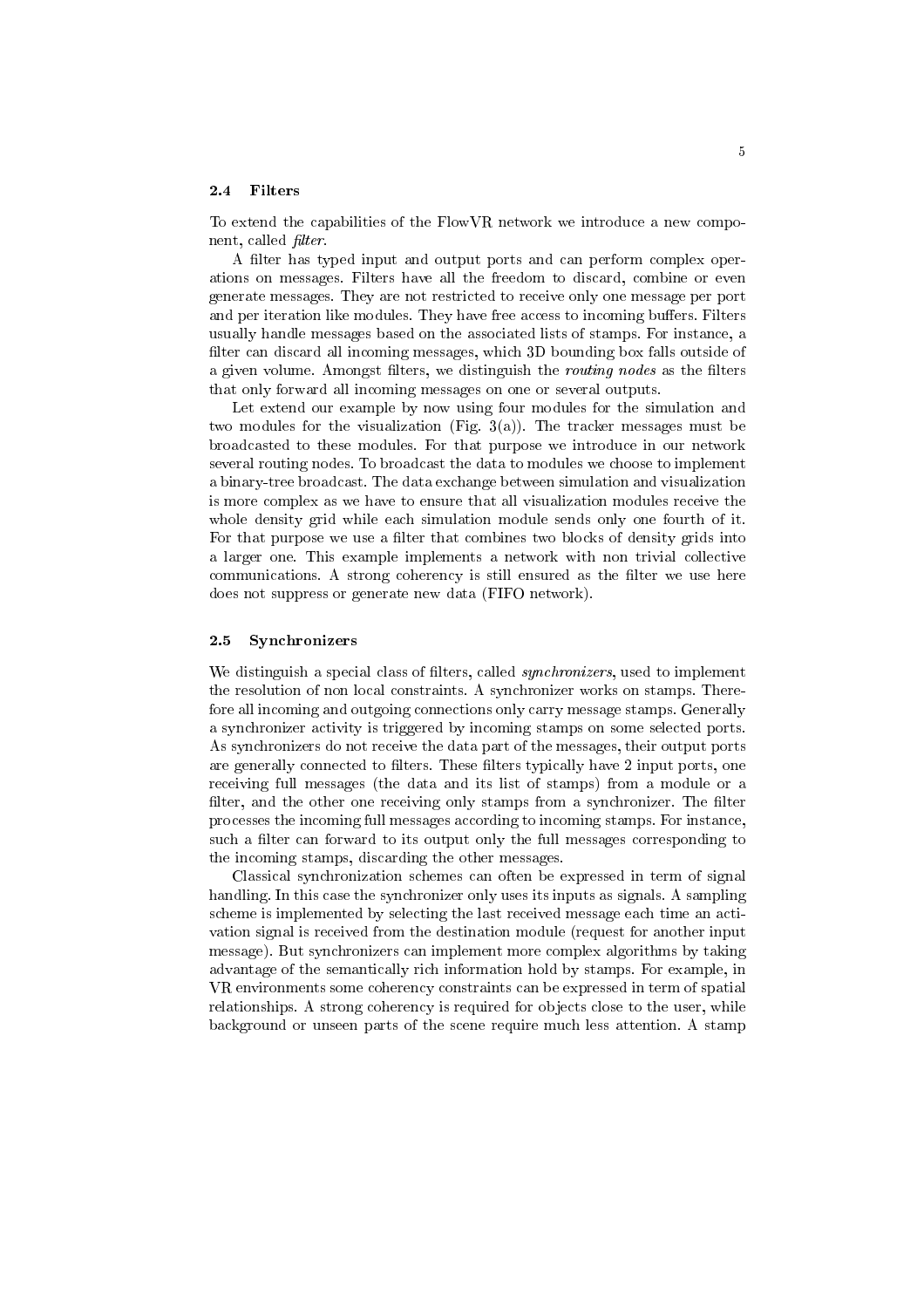

Fig. 3. (a) Fluid simulation with a FIFO network. Modules are represented as roundshaped squares, routing nodes as circles and filters as diamonds. (b) Fluid simulation with a coherent sampling network using one synchronizer (a square). Dashed lines correspond to connections carrying only stamps. The act port corresponds to the output activation port.

holding a bounding box information can be used to implement such a coherency policy.

In our example, because the simulation will probably be slower than the tracker, we introduce a synchronizer to keep pace with the tracker (Fig. 3(b)). This synchronizer takes as input the stamps from the position messages, and the stamps from the activation output ports of the fluid modules. When all fluid modules request a new data, the synchronizer selects the newest stamp available and sends it to the filter Fit. This filter only forwards on its output port the messages having the stamps selected by the synchronizer. A strong coherency is ensured as the visualization and simulation modules receive the same position messages. Similar ideas could be applied to implement a coherent sampling scheme to enable the visualization to run asynchronously from the simulation. Once again, building this network did not require any modification of the module codes.

#### 3 Runtime Engine

FlowVR is open source and currently ported on Linux for IA32, IA64 and Opteron.

The FlowVR runtime engine relies on daemons, one per participating node. Daemons are in charge of FlowVR networks. They act as brokers and relay messages between modules. Filters, including synchronizers, are implemented as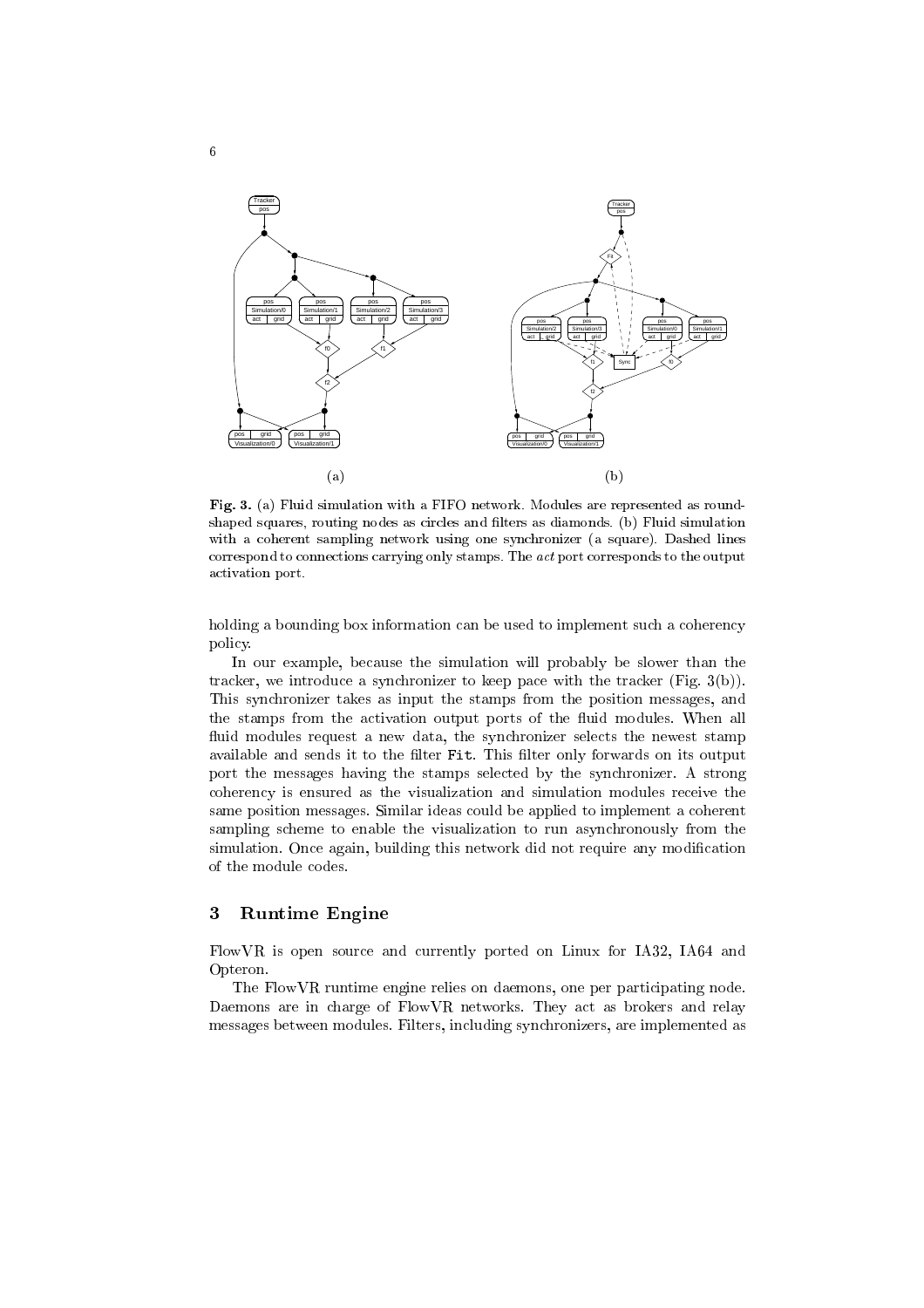dynamically loaded classes (plugins) within the daemon. Communications local to a node use a shared memory area. Care is taken to avoid unnecessary data copies and memory allocations by exchanging pointers and reusing allocated buffers. The current implementation of inter-node communications relies on TCP. Networks of heterogeneous nodes are easily exploited, as connections are dynamically created and each daemon can be launched independently. Several applications can safely run concurrently using the same daemons.

Each FlowVR application is managed by one special module called a *con*troller, automatically loaded at starting time. The controller first starts the application's modules using their own launching command, ssh or mpirun for instance. Once the modules launched, they register themselves to their local daemon that sends an acknowledgment to the controller. Then, the controller sends to each daemon the list of plugins to load to implement the FlowVR network.

FlowVR integrates tools to generate the module launching commands and the list of plugins to load. It uses as input an XML description of the syntax of the launching command associated with each module code, as well as an XML description of the FlowVR network with an explicit placement of all components on target nodes. Ongoing work focuses on developing automatic and semi-automatic FlowVR network generation tools.

#### 3.1 Experimental Results

We implemented the running example porting an existing fluid simulation code. The fluid simulation is parallelized with MPI, while the multi-projector visualization is handled by Net Juggler (also based on MPI) [6]. From the FlowVR point of view, each MPI fluid process and each Net Juggler process is seen as a module. Note that all fluid modules (respectively visualization modules) are synchronized through MPI communication calls FlowVR is not aware of. All results presented here run a fluid simulation based on a  $2D\,512\times512$  grid. The visualization modules integrate the fluid into a rich virtual environment (See Fig.  $4(d)$ ).

Two versions of the network were tested, a FIFO network (similar to Fig. 3(a)), and a coherent sampling network enabling the tracker, the fluid simulation and the visualization to run asynchronously. It extends the network presented in Fig. 3(b) by adding an extra synchronizer between the tracker and the visualization, and another one between the simulation and the visualization (Fig.  $4(c)$ ). Tests were performed on a PC cluster with dual Xeon PCs (2.66 GHz) connected through a Gigabit Ethernet network. Each machine was equipped with a GeForce FX 5600 graphics card.

The number of visualization and fluid modules vary from 1 to 4. Each module runs on its own PC. For instance when 8 nodes are used, 4 of them execute a fluid module, while each of the 4 other PCs run a visualization module. Each of these 4 PCs drives a video projector to display the result of its visualization module  $(1/4$  of the global image).

We measured the refresh rate, i.e. number of iterations per second, for the visualization and the fluid simulation (see Fig.  $4(a)$ ). The FIFO networks im-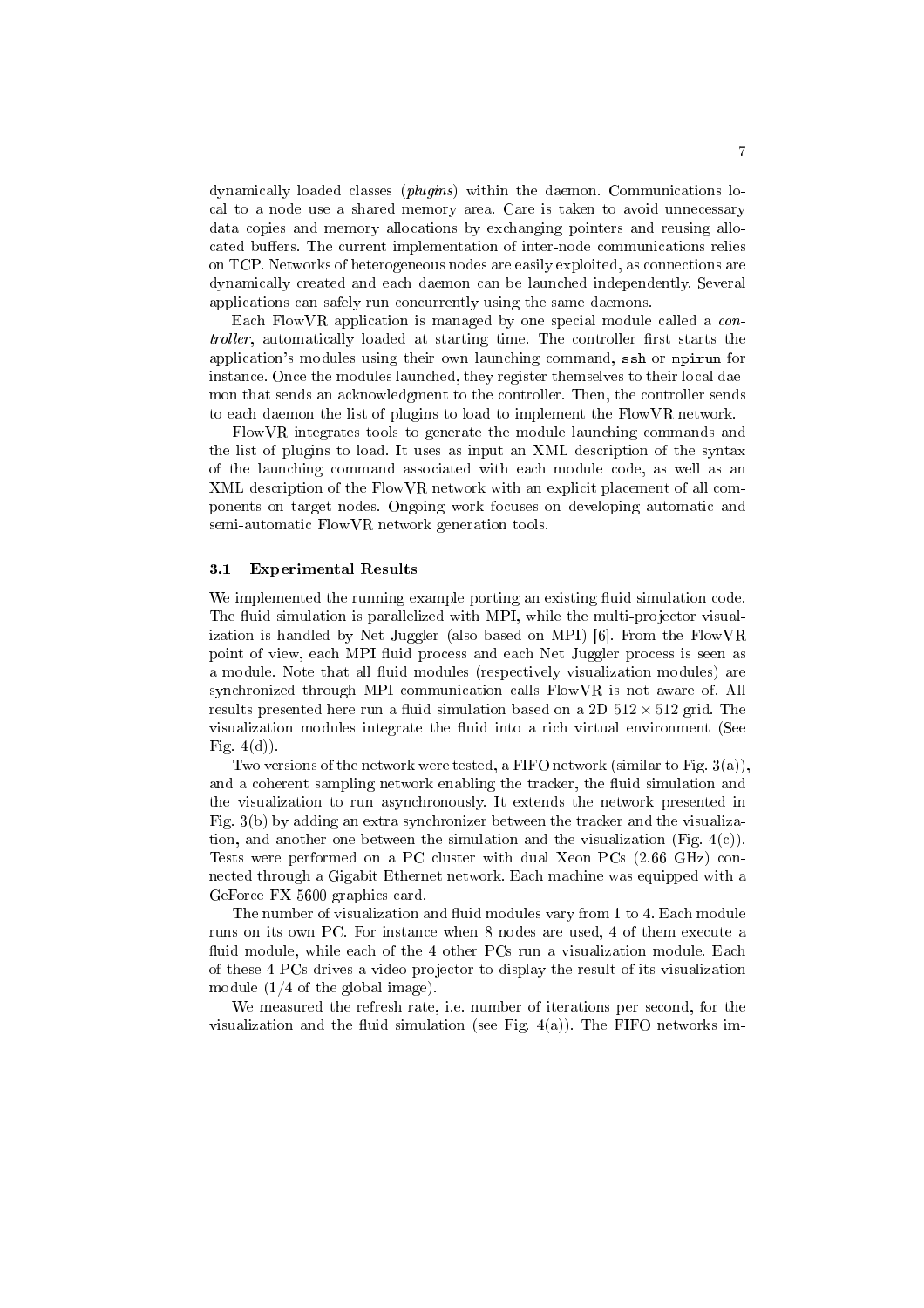

Fig. 4. Experimental results with a coherent sampling network and a FIFO network.

pose the same refresh rate for the visualization and the fluid modules. For the coherent sampling network, the visualization and the fluid run asynchronously. It enables the visualization to run signicantly faster than the simulation. The fluid simulation keeps the same performance as in the FIFO case. It shows that the communications induced by synchronizers do not significantly affect the performance. As the number of nodes allocated to the fluid simulation increases, the fluid performance increases too. For the sampling approach this decreases the refresh rate of the visualization modules as they must upload to the graphics card new data from the fluid modules more frequently.

We also measured the overall latency, i.e. the time lag between the time a new tracker position is available and the end of the iteration of the visualization modules using this tracker position (see Fig. 4(b)). Allocating more nodes to the simulation also improves latency. Sampling leads to a better latency than FIFO, because sampling uses the more recent data available while FIFO uses the older one. Note that the FIFO was executed with intermediate buffers of size 2.

The synchronizers used for the sampling approach can be extended to enable a finer control over dependencies between modules. For instance, the synchro